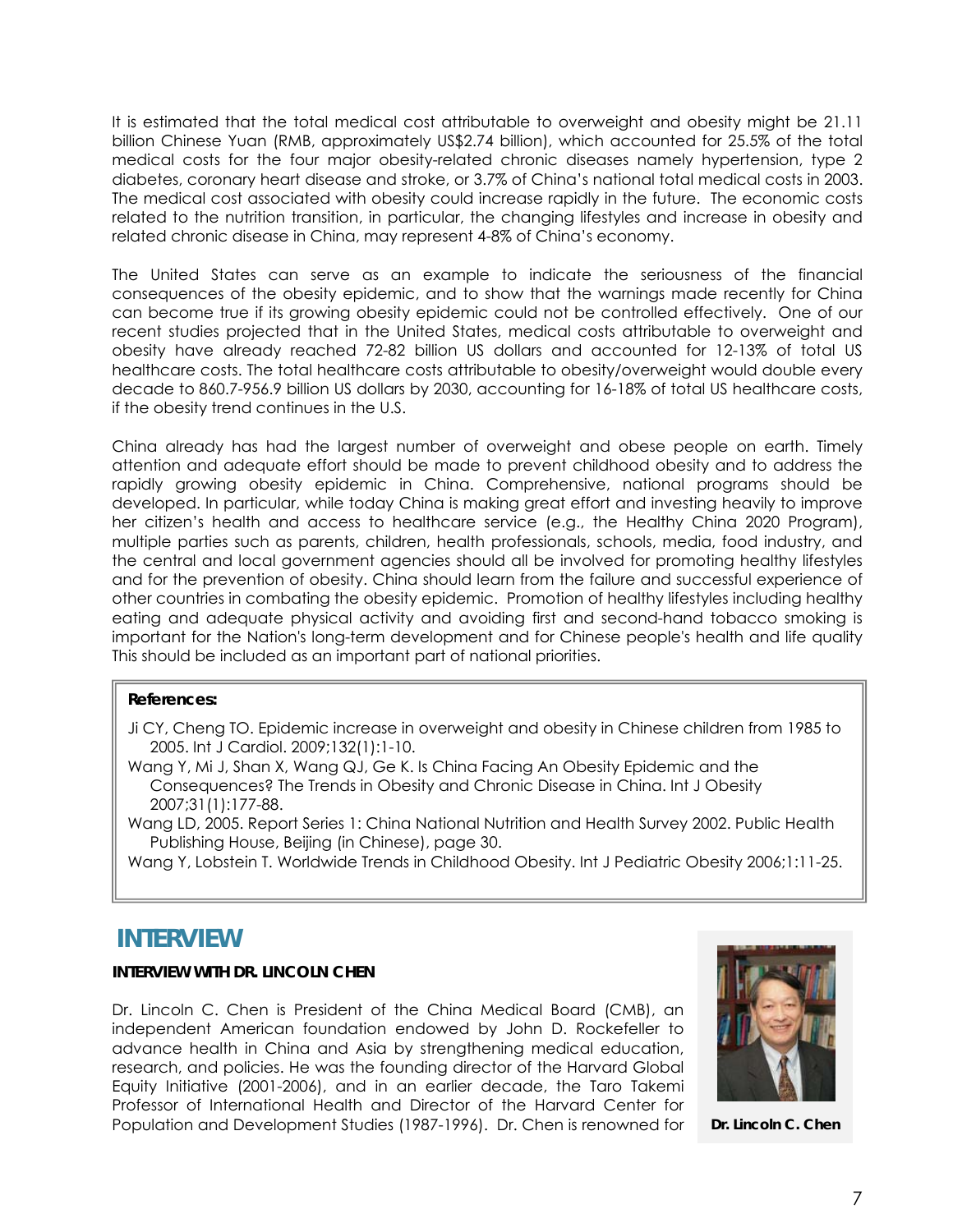his research and advocacy in human resources for health. He was the Special Envoy of the WHO Director-General in Human Resources for Health (2004-2007), and the Founding Chair of the Global Health Workforce Alliance (2006-2008). In this interview with the China Health Review, conducted by Zhuo (Adam) Chen in March 2010, Dr. Lincoln Chen explained his views on major challenges in human resources for health, critical health issues in China, as well as CMB's plan in capacity building in China.

## **1. Major Challenges in Human Resources for Health**

*Adam:* In your opinion, what are the major challenges in human resources for health in China and globally?

- *Dr. Chen:* In general sense, China and global challenges are fairly similar in that there are quite often shortages of [health] workers, in particular poor countries or poor regions and poor communities. Some of the shortage is due to mal-distribution, e.g., urban concentration and rural deficits. In many countries, including China, you may have unemployed graduates [in cities] in a midst of shortages in remote and rural communities. In these cases, the national skill mix may not be the most appropriate for equitable health access in the country because you may have either not enough or the wrong type of workers.
- *Dr. Chen:* We also do not have strong information systems or strong knowledge base in this area. In part, this gap is due to insufficiently high priority. In part, it is due to time scale because so many of the problems take a long time to resolve; so it does not get into a political cycle or a management cycle. These are decade-long types of issues rather than short-term issues.

## **2. Role of Human Resources for Health in Health Systems**

- *Adam:* China has been reforming its healthcare system. While much of the debate has been focused on access to health insurance, do you think there is a role for human resources for health or medical/public health education?
- *Dr. Chen:* I definitely think so. In terms of all resources for health systems, financing is only one, and by no means the most important. Human resource obviously is another absolutely vital resource. This is not to say that one is more important than the other but both are necessary conditions - alone insufficient but necessary conditions. If you don't have adequate finance or you don't have health workers, then obviously no matter what you do, you cannot progress. By the way, I would also put knowledge or technology as the third resources.

## **3. Recommendations for China's Health Policymakers**

- *Adam:* If you were being asked by policymakers about priority setting in human resources for health in China, what would be your recommendations? More generally, do you have any recommendations for priority setting in China's health system?
- *Dr. Chen:* I think China has gone through quite an energetic medical educational reform to revamp and integrate medical education into comprehensive universities over the last decade. The result of this is still not entirely clear, but there has been a massive expansion of professional medical education in China. Three educational tracks have becoming clearer -- the 8 year, 5 year, and 3 year medical degrees. Less clear is reform directions in public health and nursing.
- *Dr. Chen:* A comprehensive re-examination of medical education in China is warranted. At the CMB, we are considering a White Paper on medical education in China, as part of our 100 anniversary celebration. We probably will be doing this in collaboration with a consortium of Chinese universities, including international advisors a well. We would like a more comprehensive look at the whole situation. The target is 2014, 15 years after China's comprehensive university reform. There is a lot of debate as whether it has helped or not helped medical schools. Probably right now, I would say, there is more negative than positive effects, in part because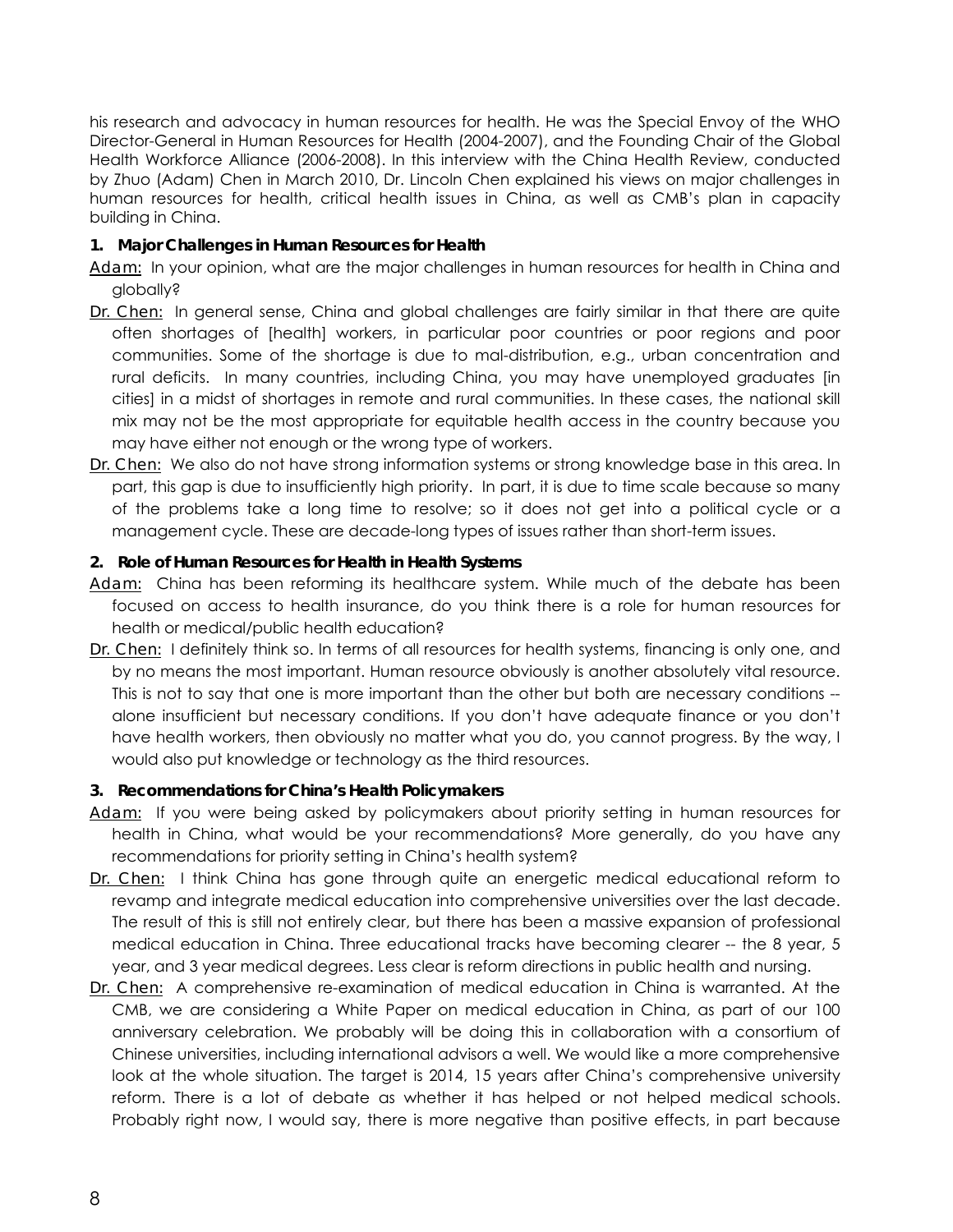positive effects haven't yet been realized. The positive effects are multidisciplinary, and more resources. The negative effects are that faculty tends to become more segmented, and with independent deans and so forth.

## **4. China Medical Board's Plan in Capacity Building in China**

- *Adam:* Can you tell us about CMB's strategic plan in building up stock of human resources for health in China?
- *Dr. Chen:* We're continuing to focus on medical education. We have four programs. We have supported a series of medical education centers to innovate with new curricula. These are in Shenyang, Xiangya, Xiehe, and Chengdu. We have also started a rural medical education network in the nine western provinces. We also have brought eight of the nursing schools together into a network. In an April conference, we hope to be doing the same in public health.

## **5. Return of Western Trained Chinese Talents**

- *Adam:* With China's living standard improving drastically over the recent decades, many Chinese talents that have received degrees from Western universities are setting their feet back into China, be it temporarily or long-term. Among them particularly are the economists. This appears to be a rather successful model that has a good track record in integrating returning economists into the Chinese institutions. What do you think about the health sciences? The new Peking University Center seems to have made a fresh start but what are the challenges and potential pitfalls?
- *Dr. Chen:* Economists have done very well in China, obviously. Both the economics profession and China's economy have done well, developing from a Marxian-based to a market-based system.
- *Adam:* There is a huge infusion of western trained economist going back to China and there are quite a number of universities with faculty members who are western trained. Do you think medical education will take that route too?
- *Dr. Chen:* There is an attempt in medical education to take that route. The attempt has been in biomedical technology oriented research. It hasn't yet happened to social policy, management, and health system fields. We are trying to support a new Center in Peking, which is to be launched in April [2010], but other universities have also come forward. Some are centers, some programs, some individual projects.
- *Adam:* So the Center in Beijing is the first of a series?
- *Dr. Chen:* The Peking Center has made an announcement to launch itself. It will have a special autonomy academically, and also will provide compensation that is more competitive. It will also promote much wider interactive academic sharing and communications, and support visiting scholars and travel for the faculty. It would be like the Peking Economics Center [note: the China Center for Economic Research at Peking University], that Justin Lin of World Bank started 15-20 years ago. But, this would be a model for health policy and health system sciences. Whether other universities would be doing this or not, whether they have the capacity and resources and whether CMB has the capacity and resources, are still evolving questions.

## **6. Health Disparities in China**

- *Adam:* China's economic development has been accompanied by a widening income gap, which may lead to disparities in access to healthcare and ultimately health disparities. Do you think human resource for health has a role in reducing such disparities? More generally, what are the steps that China's health system should use to address the widening health disparities?
- *Dr. Chen:* Obviously, the widening health disparities primarily reflect the widening socioeconomic disparities in the country, [that is, social determinants of diseases,] which result from a large share